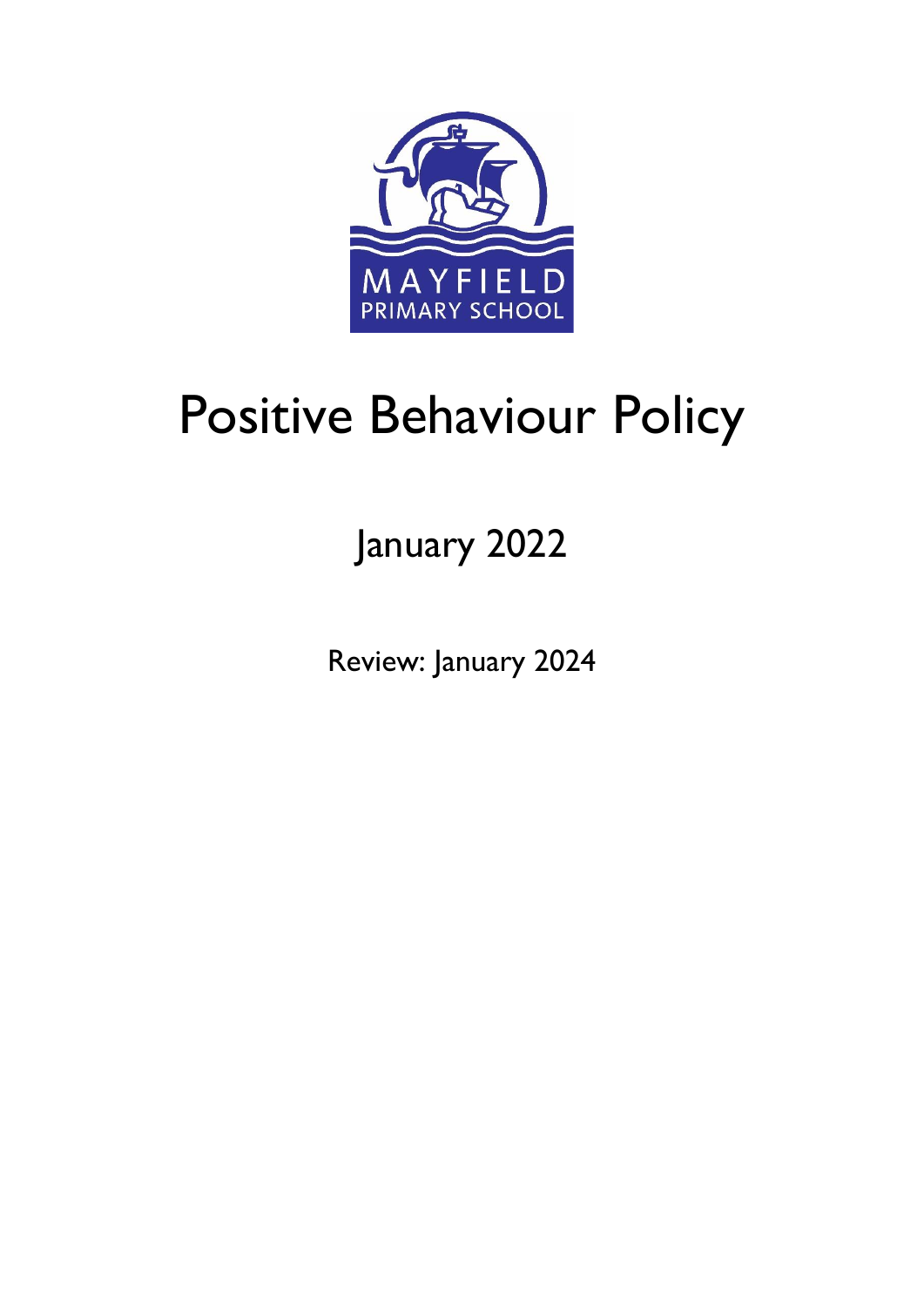## **Our Policy**

Our behaviour policy is based on an expectation that every child deserves the best possible start in life and the support that enables them to fulfil their potential of pro-social (positive) behaviour and relationships within a secure, caring and inclusive environment. We will emphasise the ways in which we can foster such a positive atmosphere, stressing the need for mutual respect, tolerance and understanding of every member of our school community.

Here at Mayfield Primary School we strive to foster a positive atmosphere based on a sense of community and shared values where all stakeholders communicate effectively, listening to each other so that children have the opportunity to develop socially, learn and enjoy community life. We will achieve this by sharing clear expectations and having a consistent approach including the promotion of our Core Values, the teaching of social skills and strategies including PSHE (Personal, Social, Health, Education), the use of the Steps (therapeutic approach to behaviour development promoted by Cambridgeshire County) and ensuring consistency.

| <b>Staff</b>                                 |                                                               |
|----------------------------------------------|---------------------------------------------------------------|
| <b>Rights</b>                                | Responsibilities                                              |
| • to be supported by peers and line          | • to ask for support when needed                              |
| managers                                     | • to offer support to colleagues and                          |
| • to be listened to                          | managers                                                      |
| • to share opinions                          | • to listen to others                                         |
| • to be treated courteously by all others in | • to give opinions in a constructive manner                   |
| the school community                         | • to model courteous behaviour                                |
| • to be made fully aware of the school's     | • to recognise and acknowledge pro-social                     |
| systems/policies/expectations                | behaviour in others                                           |
| • to receive appropriate training to         | • to seek information and use appropriate                     |
| increase skills in promoting pro-social      | lines of communication                                        |
| behaviour                                    | • to follow school protocols consistently                     |
|                                              | • to support others in developing their                       |
|                                              | skills in promoting pro-social behaviour                      |
|                                              | • to acknowledge areas of own skills which                    |
|                                              | could be developed                                            |
|                                              | • to try new approaches                                       |
|                                              | to actively use and develop the school's                      |
|                                              | <b>Core Values</b>                                            |
|                                              | reward pro-social behaviour with a<br>compliment or gratitude |

# **Rights and responsibilities**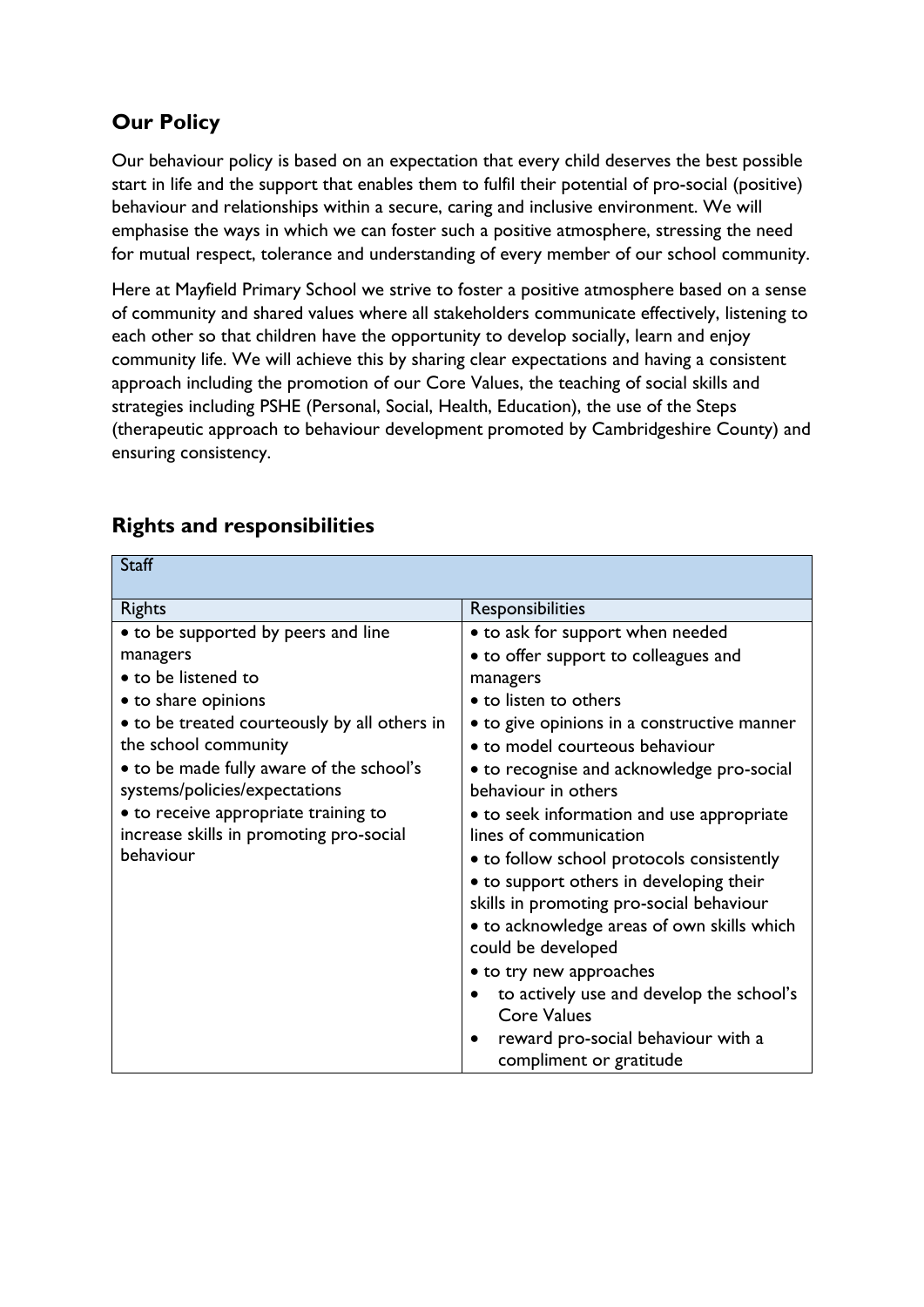| Children                                              |                                                                              |
|-------------------------------------------------------|------------------------------------------------------------------------------|
| <b>Rights</b>                                         | Responsibilities                                                             |
| · to be treated with respect                          | • to behave respectfully                                                     |
| • to be safe                                          | • to behave safely and responsibly                                           |
| • to learn                                            | • to attend school                                                           |
| • to make mistakes                                    | • to be willing to learn                                                     |
| • to be listened and heard                            | • to actively use and develop the school's<br><b>Core Values</b>             |
|                                                       | • to allow others to learn                                                   |
|                                                       | • to be honest, including owning up to<br>mistakes                           |
|                                                       | • to allow others to make mistakes                                           |
|                                                       | • to give opinions in a constructive manner                                  |
|                                                       | • to listen to others                                                        |
| Parents/carers                                        |                                                                              |
| <b>Rights</b>                                         | Responsibilities                                                             |
| • to be treated with respect                          | • to behave respectfully                                                     |
| • to be kept informed about their child's<br>progress | • to work in partnership with the school<br>staff at Mayfield Primary School |
| • to be listened to                                   | • to make sure their child attends school,                                   |
| • to have access to information on the                | ready for learning                                                           |
| school's approach to behaviour and<br>attendance      | • to talk to their child about what he/she<br>does in school                 |
| • to have concerns taken seriously                    | • to talk to teachers if they have any                                       |
| • to have opportunities to share their views          | concerns about their child's learning or<br>wellbeing                        |
|                                                       | • to listen to others                                                        |
|                                                       | • to read information shared and follow                                      |
|                                                       | school protocols                                                             |
|                                                       | • to share concerns constructively                                           |
|                                                       | to actively use and develop the school's<br><b>Core Values</b>               |

#### **Promoting Pro-social behaviour**

Individual child level

 All children are seen as individuals whose strengths and differences are recognised and celebrated by staff

 Systems are in place for noticing and drawing attention to pro-social and improved behaviour

 Where a child experiences difficulties in developing or sustaining pro-social behaviours we follow the guidelines as set out in the Steps procedures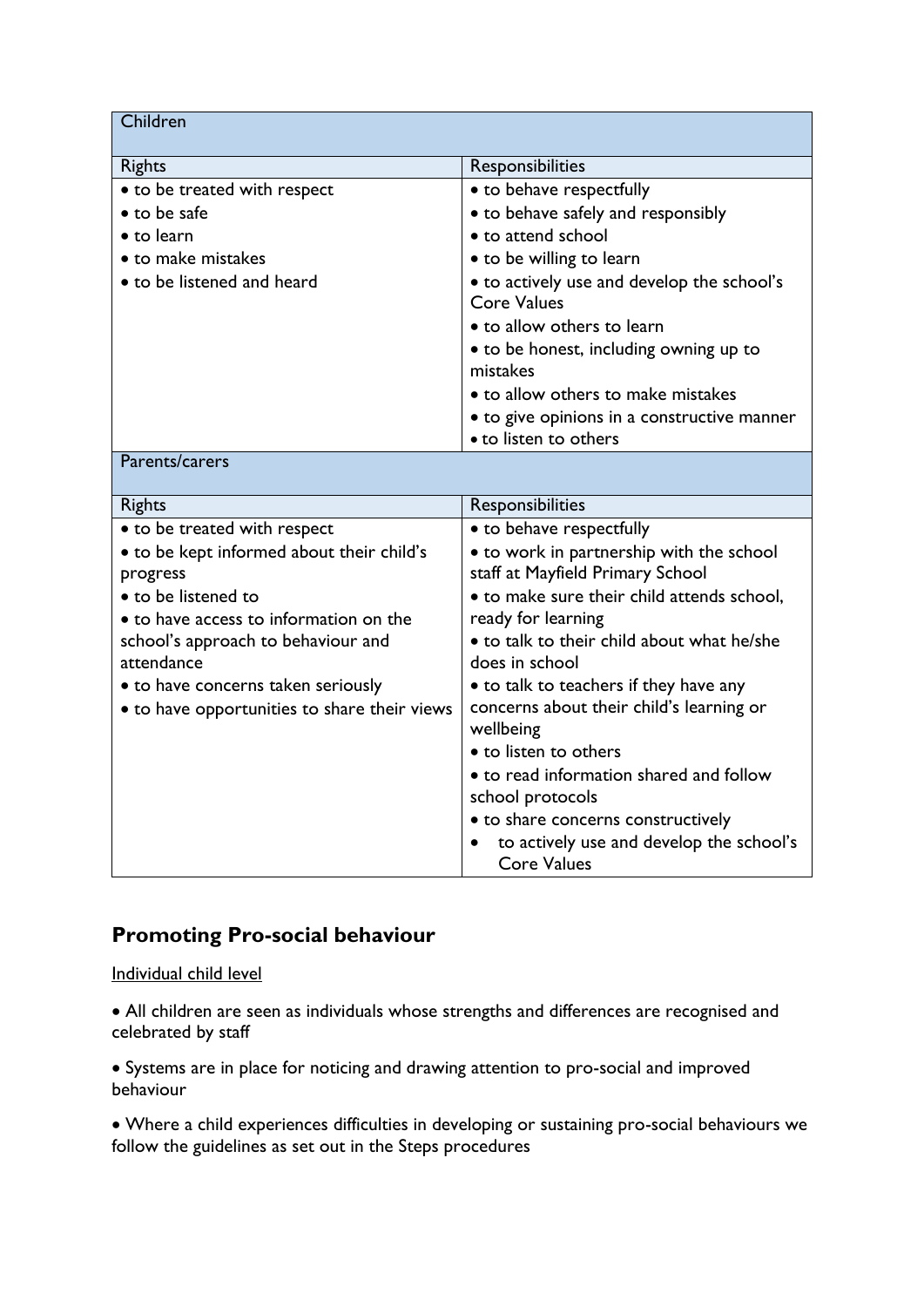#### Classroom level

Adults model controlled, respectful verbal and non-verbal behaviours

 Planning and teaching routinely incorporates activities designed to promote children's social skills and development of emotional wellbeing

Appropriate behaviours are taught, modelled and reinforced on a regular basis

 Children are taught the language of collaboration and cooperation, choice and consequences through the Core Values

 Children are encouraged to identify their own and others' strengths and to recognise and value the diversity within their classroom, striving for equity

 There are clear classroom routines to reduce uncertainty and promote an appropriate climate for learning

 There are Classroom Agreements, devised through our Core Values and discussion with children (see appendix)

 These Classroom Agreements are displayed in a way which can be understood by all children

Pro-social behaviour is quickly noticed and genuinely celebrated by staff and peers

 There are clear systems, understood by all, for dealing with anti-social behaviour following Steps procedures

#### Whole-school level

 All staff understand and demonstrate the school's behaviour expectations in line with our Core Values and Steps

Positive out-of-class behaviour is promoted by agreed routines and clear systems

 Whole school/Team and class assemblies, as well as PSHE sessions are used to develop children's social, emotional wellbeing and behavioural skills

- Pro-social behaviour in corridors, playgrounds, library and the school halls is celebrated
- Parents/carers are aware of and contribute to the school's positive behaviour ethos
- There are clear, consistently used systems for dealing with inappropriate behaviour

 There are opportunities for staff to discuss and contribute to the development of systems underpinning pro-social behaviour

• Children are supported to using a restorative approach.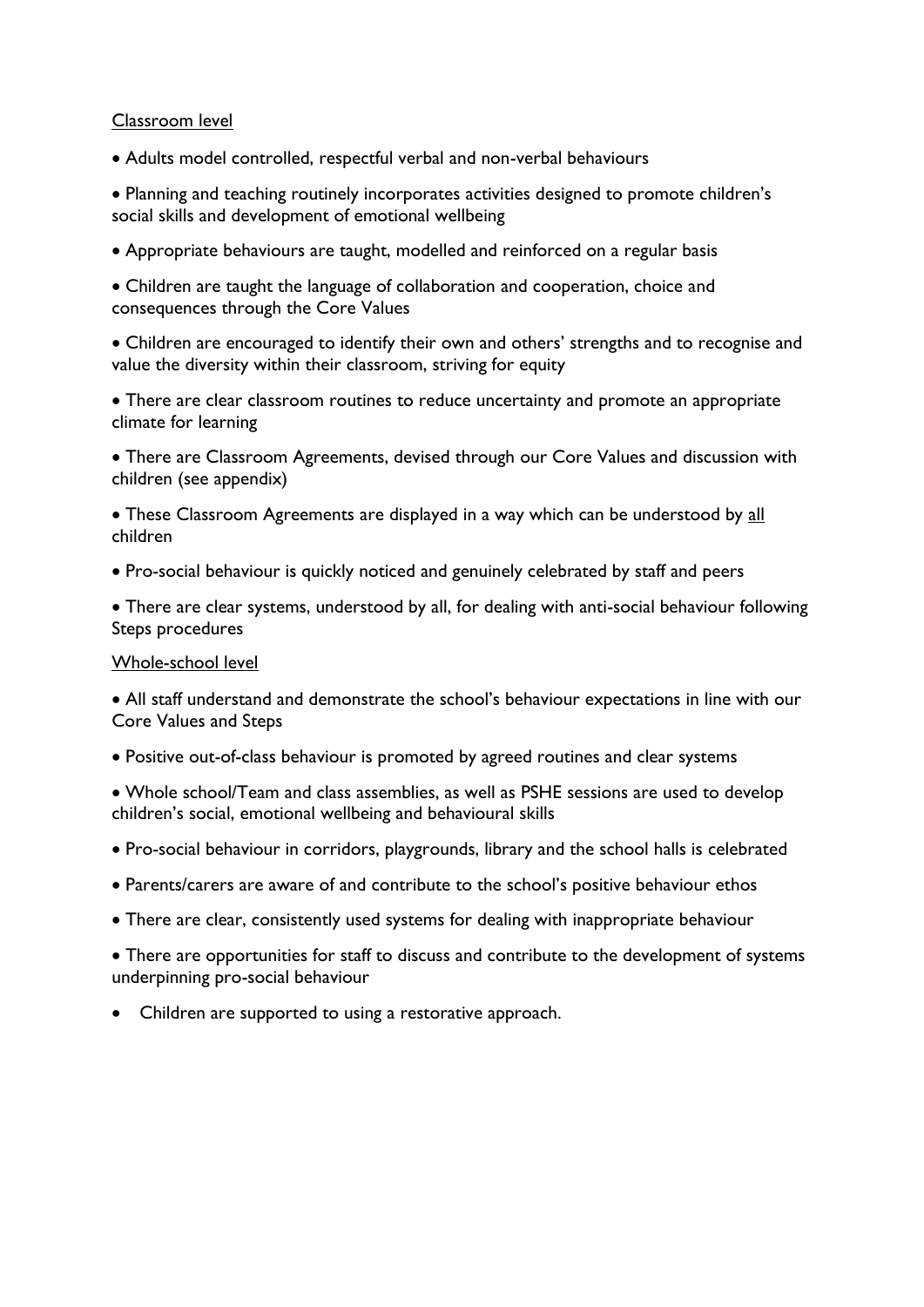## **Steps information and Procedures**

STEPs promotes pro-social behaviour and the management of difficult or dangerous behaviour (anti-social behaviour), with an understanding of what behaviour might be communicating. STEPS strategies used in school focus on de-escalation and preventative measures rather than focusing on reactive strategies.

| Pro-social Behaviours:                                                                                                                                                                                                                                                                                                                                                                                                                                                                                                                                                            | Anti-social behaviours:                                                                                                                                                                                                                                                                                                                                                                                                                                                                |
|-----------------------------------------------------------------------------------------------------------------------------------------------------------------------------------------------------------------------------------------------------------------------------------------------------------------------------------------------------------------------------------------------------------------------------------------------------------------------------------------------------------------------------------------------------------------------------------|----------------------------------------------------------------------------------------------------------------------------------------------------------------------------------------------------------------------------------------------------------------------------------------------------------------------------------------------------------------------------------------------------------------------------------------------------------------------------------------|
| Using all of the Mayfield Core Values:<br>Respect<br>Resilience<br><b>Empathy and Kindness</b><br>Aspiration<br>Creativity<br>Independence<br>But also:<br>Self-regulation<br>Readiness for learning<br>$\bullet$<br><b>Reflectiveness</b><br>Resourcefulness<br>Responsibility<br><b>Attentiveness</b><br>A sense of right and wrong<br>Working co-operatively<br>$\bullet$<br>Honesty and trustworthiness<br>$\bullet$<br><b>Fairness</b><br>Politeness and good manners<br>$\bullet$<br>Care for personal and others'<br>property<br>Following instructions for your<br>safely | Not using the Mayfield Core Values.<br>But also:<br>Racial harassment<br>$\bullet$<br>Violence and aggression<br>$\bullet$<br>Threatening behaviour including<br>bullying<br>Dishonesty<br>Deliberate disobedience<br><b>Discrimination</b><br>$\bullet$<br>Using unacceptable language<br>Deliberately damaging property<br>$\bullet$<br>Disrupting teaching and learning<br>$\bullet$<br>Taking things that do not belong to us<br>Not following whole school agreed<br>expectations |

#### **Promotion of Pro-social Behaviours includes:**

All celebration, in whichever form is deemed appropriate, should be a reward for effort and achievement not used to 'bribe' a child into doing or achieving.

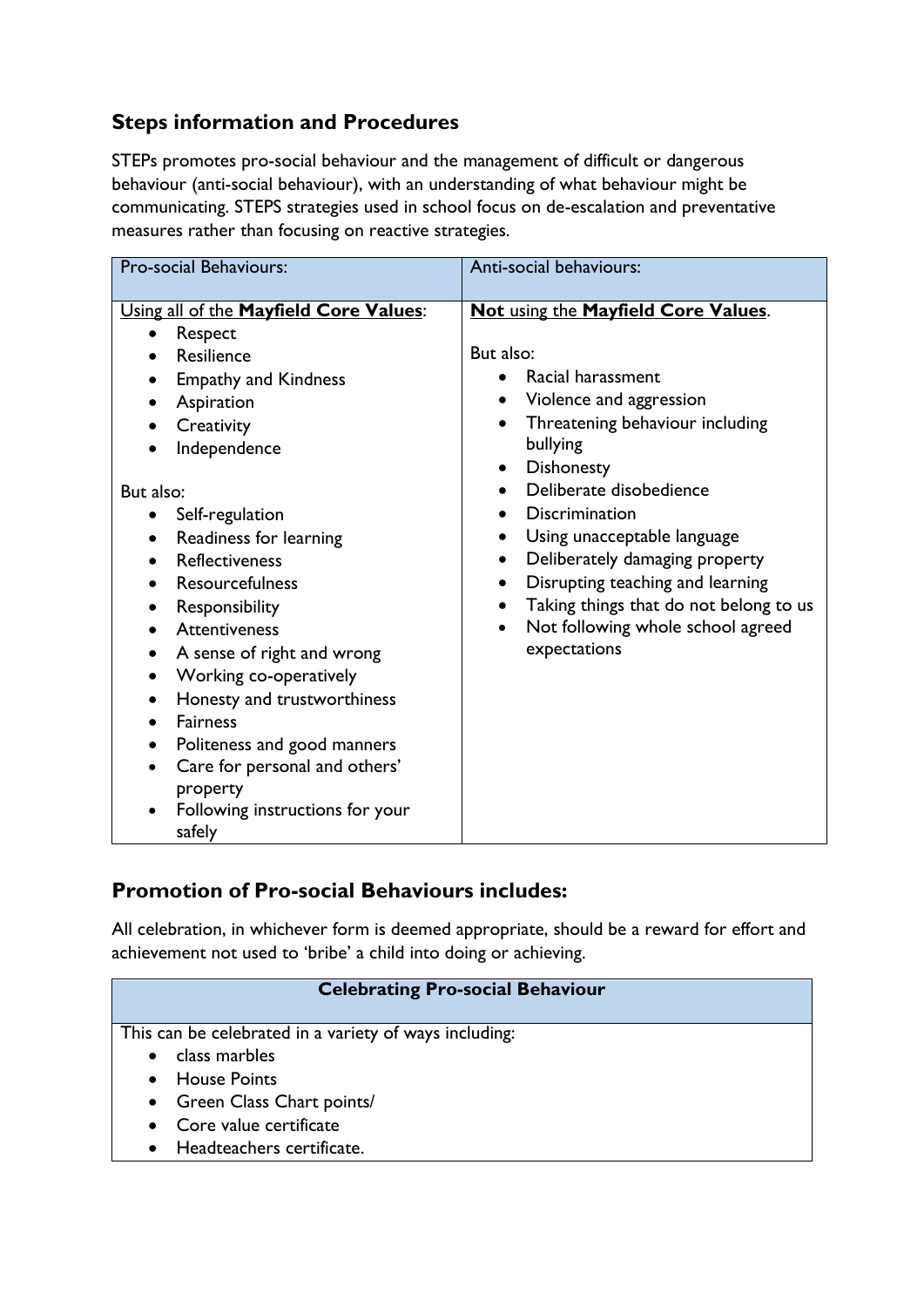#### **Management of anti-social behaviour**

The following STEPs systems are used to manage anti-social behaviour:

- 1. De-escalation
- 2. Management of risk or harm
- 3. Reflect, repair and restore



1. **De-escalation Strategies** – these support children to manage their emotions and remove 'the heat' from the situation creating space and time.

a. Use of the pupil's name

b. A reminder of the expectations for learners including pro-social behaviours and the core values

- c. Acknowledgement of their feelings
- d. Explain you are there to help

e. Offer an opportunity to 'step away' from the situation and manage their emotions through a different scenario

#### **2. Management of Risk or harm**

a. Remove the child from the situation using STEPs intervention strategies

b. Remove the other children from the area if necessary

#### **3. Reflect, repair and restore**

a. A reminder of the expectations for learners including pro-social behaviours and the core values

b. Use of protective consequences e.g. limiting use of social spaces

c. Use of educational consequences e.g. alternative educational tasks or activities

d. Individuals will be supported through restorative steps through an approach which puts repairing harm done to relationships and people over and above the need for assigning blame and dispensing punishment e.g. social stories, apologies, making amends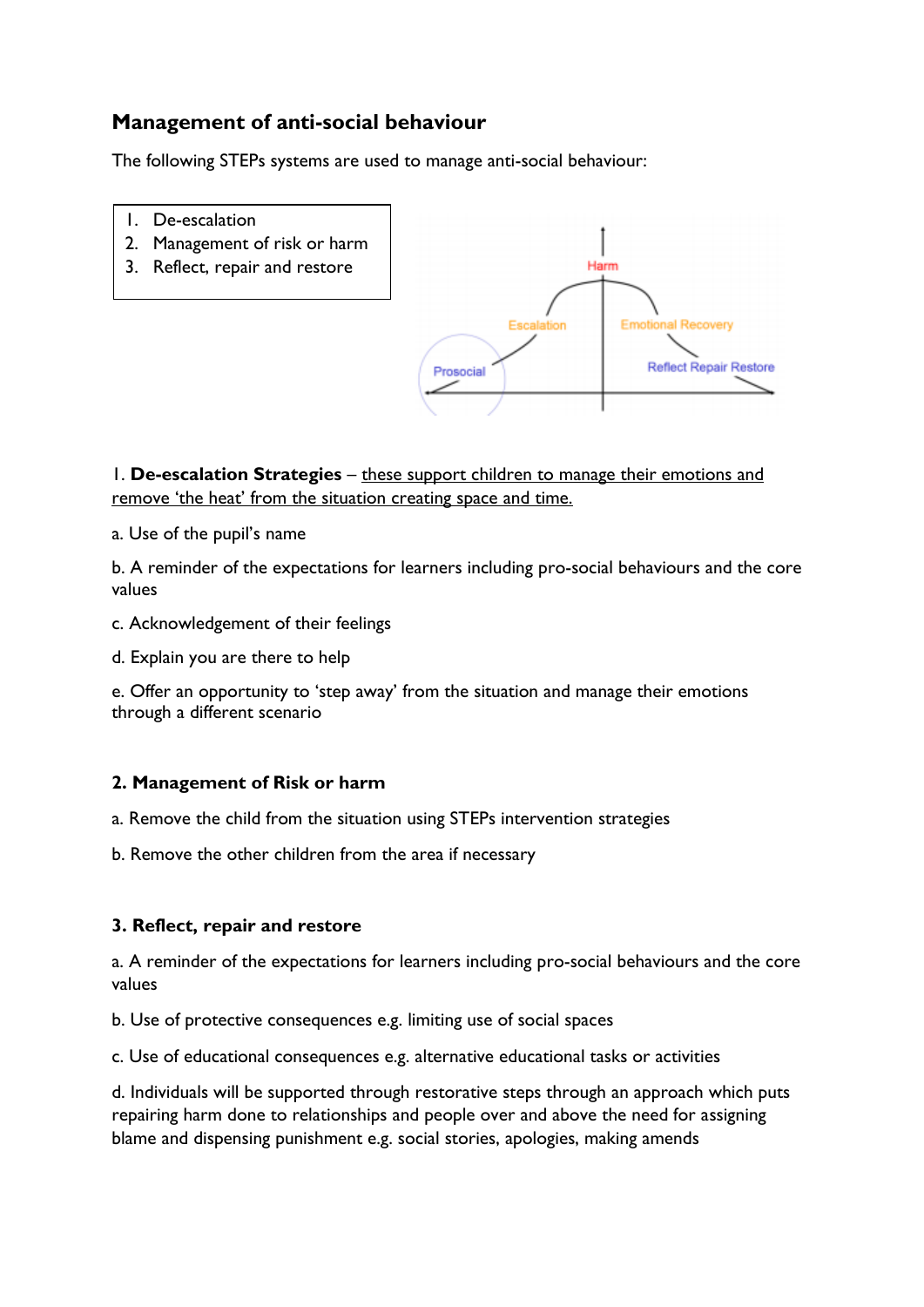#### **Parental involvement**

In cases of severe or persistent anti-social behaviour, parents will be informed and an action plan will be created using STEPs systems.

#### **Fixed-term and permanent suspensions**

Only the Headteachers have the power to suspend a pupil from school. Any decision to suspend must be made in line with the principles explained in the DfE guidance and Education Act.

The Headteachers may suspend a pupil for one or more fixed periods, for up to 45 days in a single academic year. The Headteachers may also exclude a pupil permanently. It is also possible for the Headteachers to convert a fixed-term suspension into a permanent exclusion, if the circumstances warrant this.

If the Headteachers suspend a pupil, they inform the parents immediately, giving reasons for the suspension. At the same time, the Headteachers make it clear to the parents that they can, if they wish, appeal against the decision to the governing body. The school informs the parents how to make any such appeal.

The Headteachers inform the LA and the governing body about any permanent exclusion, and about any fixed-term suspensions.

The governing body itself cannot either suspend a pupil or extend the suspension period made by the Headteachers.

The governing body has a discipline committee, which is made up of between three and five members. This committee considers any permanent exclusion appeals on behalf of the governors. When an appeals panel meets to consider a permanent exclusion, they consider the circumstances in which the pupil was excluded, consider any representation by parents and the LA, and consider whether the pupil should be reinstated.

If the governors' appeals panel decides that a pupil should be reinstated, the head teacher must comply with this ruling. If the governing body's discipline committee uphold a permanent exclusion decision, then a parent can request the LA to arrange an independent review panel to be held within 15 school days of the request.

## **Monitoring**

The head teacher monitors the effectiveness of this policy on a regular basis. They also reports to the governing body on the effectiveness of the policy and, if necessary, makes recommendations for further improvements. The school keeps a variety of records of incidents of anti-social behaviour. When necessary the class teacher records repeated classroom incidents. The head teacher records serious incidents reported to him/her on account of anti-social behaviour. All staff always report incidents of antisocial behaviour. The head teacher keeps a record of any pupil who is suspended for a fixed-term, or who is